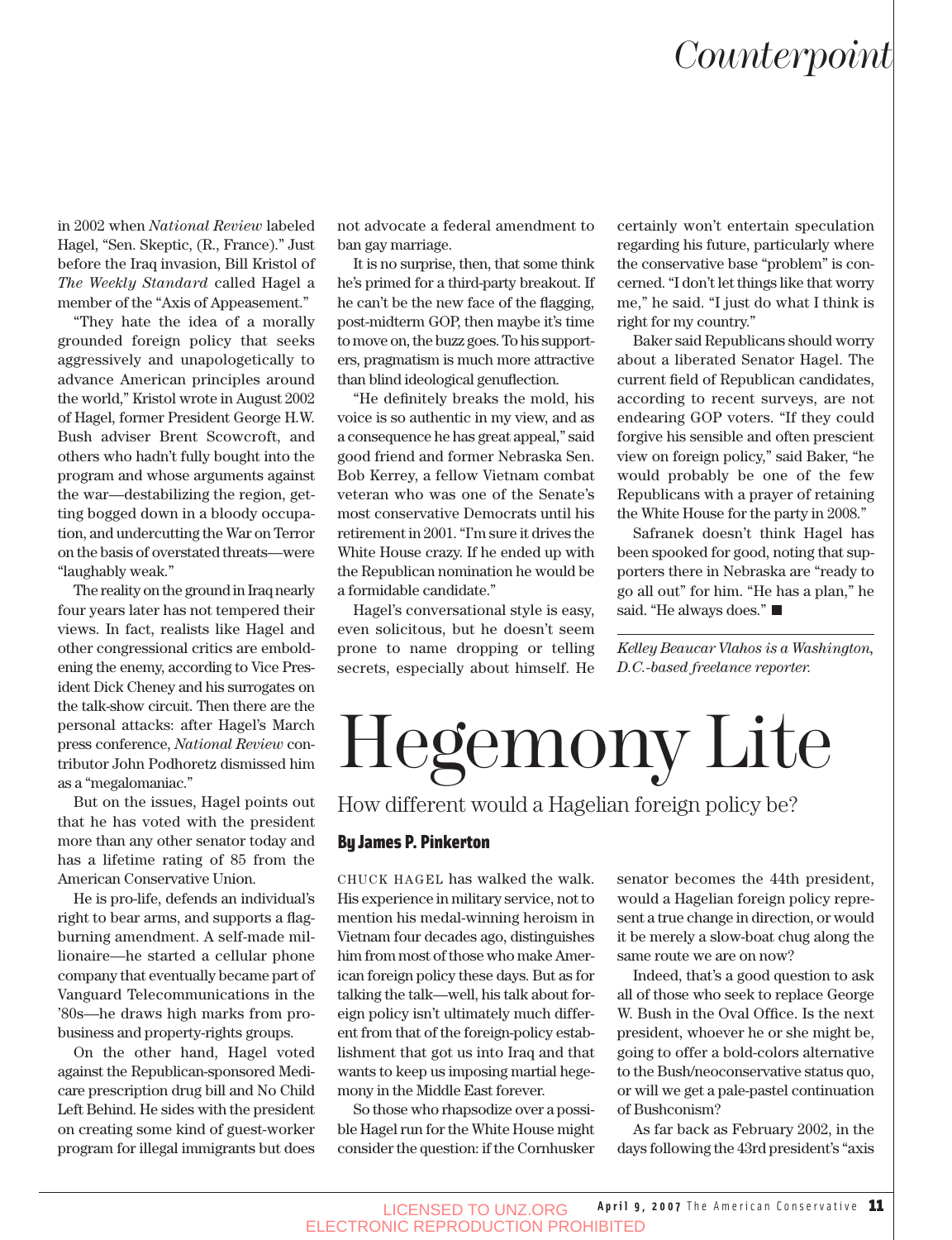## *Counterpoint*

of evil" speech, the Nebraskan recalled his own wartime service as a counterweight to the Texan's soaring bear-anyburden rhetoric. The rime of an ancient soldier, one might say. Hagel had been there and done that in 'Nam; he and his two Purple Hearts knew better about war than the unscarred ex-Guardsmen and draft-deferring grad students sitting in the White House.

Yet in October of 2002, Hagel voted "aye" on the Bush-Cheney Iraq War resolution, joining forces with those who took Uncle Sam waist-deep into the Big Sandy.

Since then, of course, Hagel has frequently compared Iraq to Vietnam, referring to each as a "national tragedy." Warming to his theme, he has condemned the Surge of '07 as "the most dangerous foreign policy blunder in this country since Vietnam." And in his curious announcement of non-announcement for the presidency on March 12, he declared that in Iraq, "America is facing its most divisive and difficult issue since Vietnam."

No kidding. But what remains to be seen is what Hagel would truly do about Iraq that's different from what has been done and is being done. Even as he was non-announcing, Hagel seemed at pains to reassure his audience that he was not going to offer any starkly divergent choice to Americans—not then, not ever. "At the beginning of my remarks I said that America is reaching for a national consensus of purpose," he said as he wrapped up. "We will find it because Americans expect it and will demand it. I do not believe America's greatness is lost to the 20th century. There are chapters of America's greatness yet to be written." And, he assured everyone, "I intend to continue being part of America's story."

That's the sort of high-minded but windy rhetoric that just about any politician might say on just about any

issue. But in context, Hagel's use of such neocon-favored words as "greatness" can only be taken as a signal that he supports foreign policy continuity, even in the Middle East. Indeed, back on Capitol Hill three days later, Hagel voted with Mitch McConnell and all the other Bush loyalists to oppose a Democratic plan to bring most U.S. troops out of Iraq by 2008. Which is to say, Hagel came down on the opposite side from his fellow Vietnam vet, John Murtha, who has come to emblemize, in his 70s, a dovishness that represents at least a partial discontinuity from the current policy thrust. But not Hagel: while he talks his own Vietnaminflected talk, he still walks the Bush Iraq walk.

Undoubtedly, Chuck Hagel will continue to criticize Iraq; he might even continue to throw around the word "impeachment," without ever clarifying his own position on such a possibility. But after voting for Bush's war at every key juncture, he is vulnerable to the charge of mere carping and second-guessing, as opposed to paradigm shifting.

It's worth recalling that there were plenty of fierce critics of Vietnam who trashed that war's conduct, too, without ever opposing its logic. Even some of the architects of the war got into the act. For example, Lyndon Johnson's National Security Adviser Walt Rostow, who lived for 35 years after leaving the White House, was eager during those many decades to blame others for errors and blunders—although he was never willing to entertain the idea that the war itself was the mistake.

So it will be with Iraq. Richard Perle, Paul Wolfowitz, and all the rest of the War Partiers will undoubtedly be writing screeds and tomes. Yet seeking to vindicate the war, they will separate out "the mistakes that were made" from their own original brilliant conception of regime changing and democracy building. There will be some agreedupon fall guys—maybe Don Rumsfeld or Doug Feith or even Bush himself. But for the most part, the vision of a Middle Eastern Pax Americana—punctuated, of course, by Bellum Americanum when needed—will be endorsed and further enshrined.

And chances are good there won't be much pushback from the Democrats, even in the future. Aside from the occasional Murtha, the party establishment is loath to criticize the basic purpose of the war as opposed to its prosecution. After all, most Big Dems supported the war in the 2002-03 run-up, and even after four years of Iraq, most donkeys still clutch onto words like "tough" and "muscular" to describe their preferred foreign policy, especially in regard to the Middle East—even as they deride Bush as a gunslinging cowboy.

On both sides of the partisan aisle, the basic consensus endures: it is America's duty and destiny to shape and reshape the area defined by the Pentagon as Central Command—aptly named because the region stretching from Egypt to Pakistan is so central to American geopolitical thinking. And so we must, the consensus continues, all be Tommy Franks: we must be ready to use force to defend not only Israel but also its occupation of Arab territories. At the same time, we must persevere in Afghanistan and mind the rest of the "Stans." We must safeguard Saudi Arabia, Kuwait, and the oil routes out of the Persian Gulf. We must keep Turkey happy. Yet we must also check Iranian ambitions, as well as thwart any possible Russian resurgence or Chinese adventurism. And, of course, we have to keep the Shia Arabs under control in Iraq, even as we seek to bring them into the same political harness as the Sunni Arabs and the Kurds.

The fact that contours of those many missions are so familiar to Americans is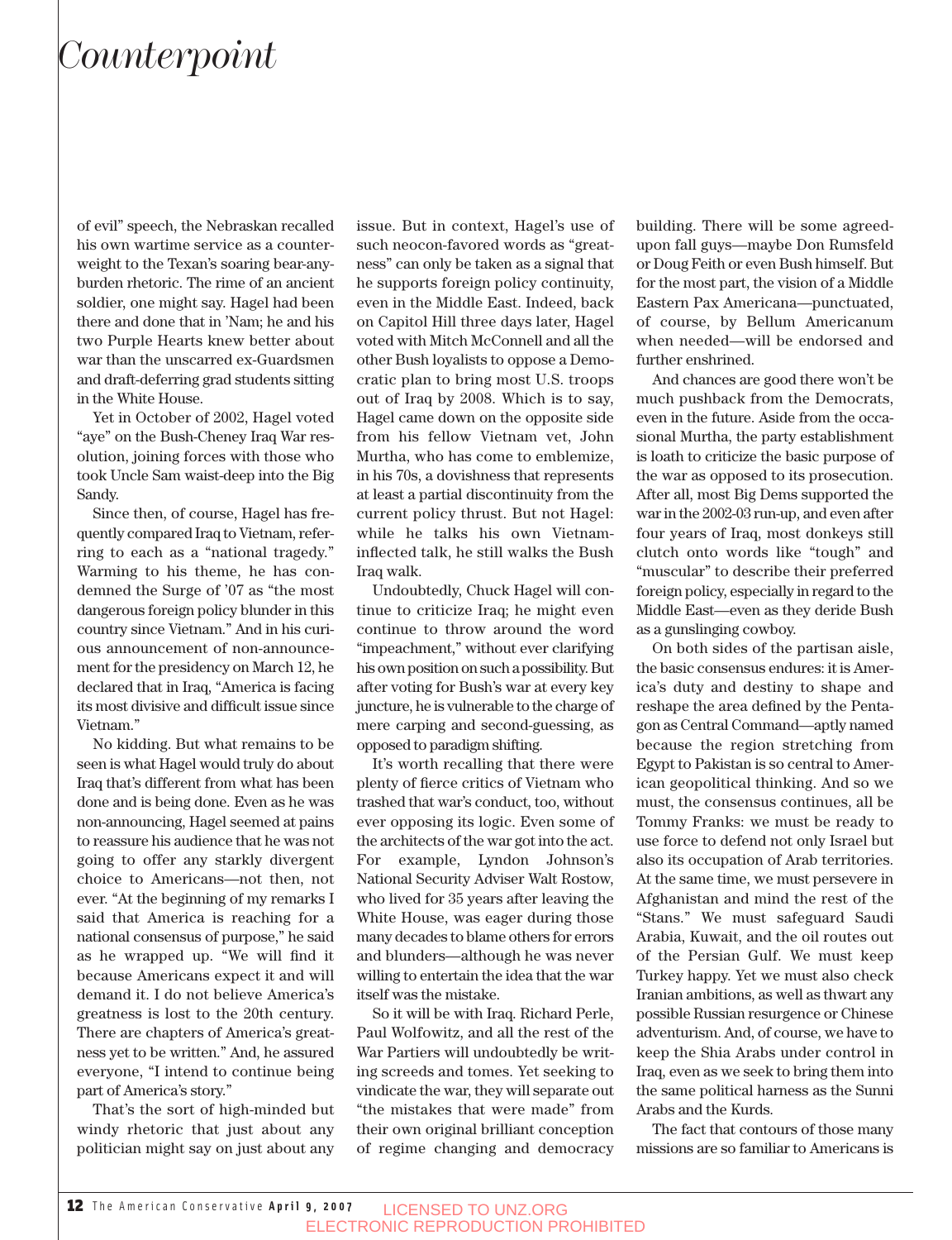revealing; they are the curves of binding energy that keep just about all politicians close to what might be called the "hegemonist consensus." And much of the elite media, too: even now, the *Washington Post* editorial page, which elevated the re-election of Joe Lieberman and the protection of Scooter Libby into sacred causes, spends its time looking for Democrats to applaud for applauding the war. So would the Middle East be much

different today if John Kerry had been elected president three years ago? Probably not. In his Nov. 3, 2004 concession speech, the Massachusetts senator told his supporters in Boston, "Now more than ever with our soldiers in harm's way, we must stand together and succeed in Iraq." In his heart of hearts, Kerry is probably still the disillusioned man who testified against Vietnam before the Senate 36 years ago, but a President Kerry would have had to disabuse himself of his disillusion: once in office, he would have had to start thinking immediately about the next midterm election, not to mention his own campaign for a second term. And that would have meant "succeeding" in Iraq and the Middle East.

Similarly, one suspects that Hillary Rodham Clinton is still, deep down, an ecstatic love child of the '60s. But to make it politically in the decades since, she has had to up-armor herself with cynicism and hypocrisy—the very evils she once inveighed against. Now she stiffarms the neo-New Left wing of her party and holds close to the hegemonist consensus, right alongside Kerry. Yes, Bush screwed up Iraq, Democrats agree, but we can't just walk away, and we certainly can't walk away from the whole Middle East.

In March, Clinton told the *New York Times* that "remaining vital national security interests in Iraq" would require a continuing deployment of American

troops, well past the end of the Bush presidency. Warning that a failed Iraqi state would be "a petri dish for insurgents and Al Qaeda," she added that Iraq is "right in the heart of the oil region." And of course, protection of "Israel's interests" would incline her even further toward staying in Iraq.

Then there's Iran and the rest of the Middle East. Every major politician in America declares a nuclearized Iran to be unacceptable, and neither Hagel nor the Democratic leadership seem eager to confront the administration on whether or not the president must seek specific authorization for a military strike against Tehran. In addition, the American political class agrees on a long list of outcomes deemed unacceptable, such as a Taliban victory in Afghanistan or a bin-Ladenized Saudi Arabia. Yes, most Democrats, and many Republicans, would like to see American policy become more multilateral but the guiding presumption seems to be that the United States should figure out ways to persuade our allies to share in our policies, as distinct from actually changing our policies in collaboration with them. Indeed, in some troubled parts of the greater Middle East, such as Darfur, the Democrats seem determined to one-up Bush in terms of demonstrating America's "indispensability."

So it's little wonder that Hagel, personal pique and prejudice aside, seems so supportive of Bush's overall vision for the Middle East—because it's the shared vision of the American political elite. Hagel might not hold much affection for the president and his team, and he obviously thinks he could do a better job managing national security policy, but the Nebraskan shows no sign of wanting to extract himself from the thick swath of stand-pat-on-the-Middle-East thinking that layers the country from New York to California.

There are alternatives, of course, and some can be found in Hagel's own history. He sits in the Senate seat once occupied by George W. Norris, the Republican isolationist progressive who opposed U.S. entry into both World War I and World War II. Norris existed outside of the internationalist consensus of his time, as popularized by Woodrow Wilson and Franklin D. Roosevelt. And while recent history has not been kind to isolationism—Norris was defeated for re-election in the first election after Pearl Harbor—one can imagine that a new cycle of American realism, if not outright isolationism, is gaining momentum in reaction to Bushite neoconservatism.

It's possible that the same landlocked environment that bred Norris and so many other anti-interventionist Midwesterners in the century past—from Robert Taft to George McGovern—has imprinted Hagel, too, with the urge to tend his own country's garden first and foremost.

So maybe, as president, he would chart a new course for America. Starting from his own bitter experience in Vietnam and continuing with what he has learned in the decades since—that is, about the success of Cold War containment and the failure of regime changing—maybe he would summon a new way of talking the talk of American selfinterest, while walking the walk of goodneighboring and international law-abiding.

Maybe Hagel would do all that and more. It's nice to think he would, but there's not much evidence to support such a hope.  $\blacksquare$ 

*James P. Pinkerton is a columnist for* Newsday *and a fellow at the New America Foundation in Washington, D.C. He served in the White House under Presidents Ronald Reagan and George H.W. Bush.*